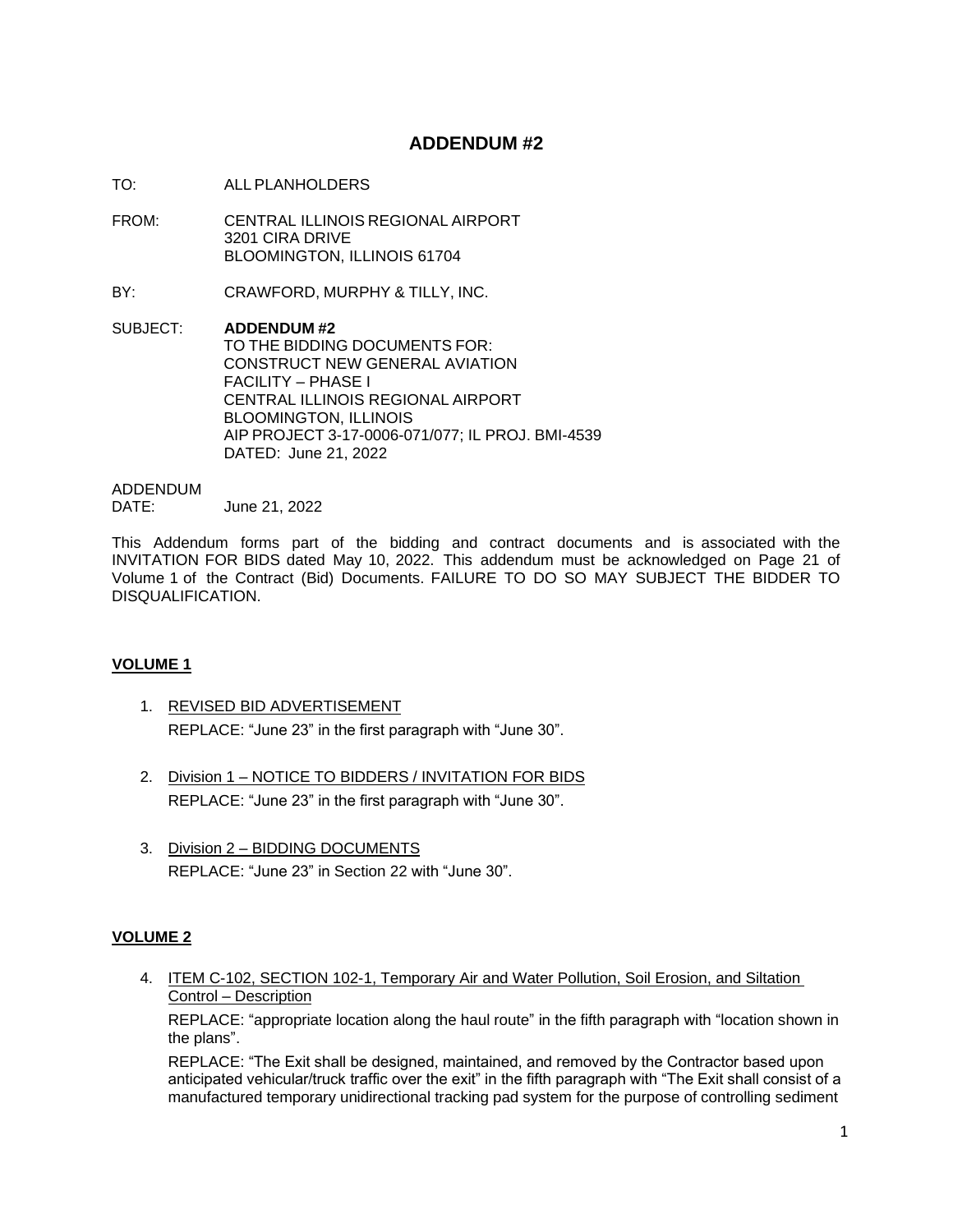track-out from vehicles exiting a construction site. Units previously used in other locations are acceptable, provided they are in good condition and suitable for the use intended. The Exit shall consist of matts arranged together to establish an approximate 24-foot by 28-foot tracking pad system."

REMOVE: "The Contractor shall reference Illinois Urban Manual Practice 930 in their design, construction, and removal of the Exit" from the sixth paragraph.

5. ITEM C-102, SECTION 102-2, Temporary Air and Water Pollution, Soil Erosion, and Siltation Control – Materials

REPLACE: "**102-2.6 Other**" with "**102-2.7 Other**".

ADD: "**102-2.6 Stabilized Construction Exit.** The Exit shall consist of one of the following manufactured units:

- (1) FODS Trackout Control Mat System: Manufacturer FODS, 844-200-3637, http://getfods.com
- (2) RUBBERFORM Trackout Control Mats: Manufacturer RUBBERFORM, 716-478-0404, www.trackoutcontrolmats.com
- (3) YAKMAT Outrak Mat: Manufacturer YAKMAT, 866-394-4765, yakmat.com/accessmats/outrak-mat/
- 6. ITEM C-102, SECTION 102-1, Temporary Air and Water Pollution, Soil Erosion, and Siltation Control – Construction Requirements

ADD: "**102-3.5 Installation, maintenance and removal of stabilized construction exit.** Prior to construction, submittals consisting of the manufacturer's Technical Data Sheet, Installation Guide, and Product Maintenance Guide as well as layout data showing size and arrangement of mats making up the tracking pad shall be provided. Grade soil where tracking pad will be placed to ensure that installation site is flat, without unneeded high or low spots. If necessary, remove unsuitable material and replace with material capable of supporting construction loads. Compact as required. Install tracking pad matts in an approximate 24-foot by 28-foot footprint, with the 28-foot dimension in the direction of construction traffic travel. Adjacent panels shall be butted together and be placed at approximately the same elevation. Anchor panels against sliding according to manufacturer's recommendations. Connect mats together per manufacturer's instructions. Clean dirt and debris from tracking pad as often as necessary or once debris has reached 2.5" in the lane of travel. Properly dispose of material removed so it does not leave the site or enter ditches of stormwater pipes. Once the site is stabilized, or when the project moves into a new phase such that the tracking pad is no longer required, remove tracking pad, taking care to properly dispose of dirt and debris, and restore the area as described in Part 12 TURFING."

# **PLANS**

7. Plan Sheet GI002 INDEX TO SHEETS

REPLACE: The entirety of this sheet with the revised sheet included in this addendum. Sheet has been revised to include new sheets that have been added to the set as well as altering the names of some of the CONSTRUCTION ACTIVITY PLAN sheets.

8. Plan Sheet GI100 AIRPORT SITE PLAN

REPLACE: The entirety of this sheet with the revised sheet included in this addendum. Sheet has been revised to clarify locations of contractor staging, material & equipment storage, and engineer's field office.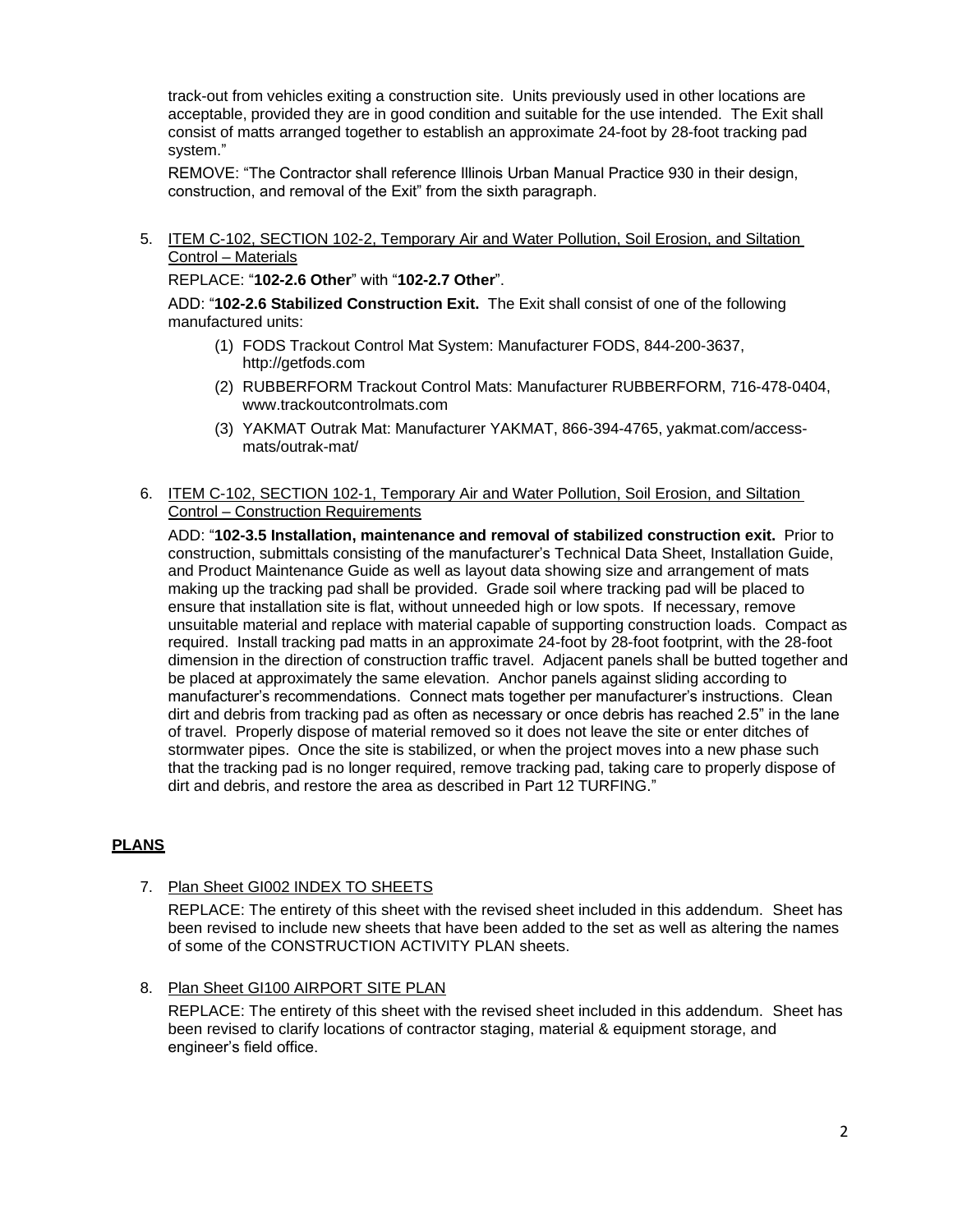9. Plan Sheet GC002 CONSTRUCTION ACTIVITY NOTES 2

REPLACE: The entirety of this sheet with the revised sheet included in this addendum. Sheet has been revised to swap the notes between Sections 19 and 20, in order to be more logical. Also, the note #5 previously under Section 20 related to the use of temporary gates has been removed since it is not applicable.

### 10. Plan Sheet GC003 CONSTRUCTION ACTIVITY DETAILS

REPLACE: The entirety of this sheet with the revised sheet included in this addendum. A note has been added to Detail #2 referencing FAA AC 150/5345-55A, and Detail #6, BARRIER FENCE, has been added.

### 11. Plan Sheets GC101 through GC103 CONSTRUCTION ACTIVITY PLANS

REPLACE: The entirety of these three sheets with the revised sheets included in this addendum. In general, all sheets have been revised so that RWY 11/29 will predominately be open during construction activities, not closed. Sheet GC101 (Phase 1A) specifies how construction shall be conducted when the RWY is open. Sheet GC102 (Phase 1B) specifies how construction shall be conducted within the Runway Safety Area when the RWY is closed (for a duration not exceeding 60 consecutive calendar days). And Sheet GC103 (Phase 1C) provides for periodic operation within the Runway Safety Area (10 non-consecutive days) where the RWY shall be closed after 7:00 AM and reopened by 7:00 PM.

### 12. Plan Sheet LG101 EROSION CONTROL & TURFING PLANS 1

REVISE: The leader for "PROPOSED STABILIZED CONSTRUCTION EXIT (C-102)" currently points to the intersection of FUT. TXY B1 and RWY 11/29. The location for this exit should be relocated approximately 350 feet to the east to the location of RWY 11/ 29 and the existing Taxiway that is scheduled for demolition.

# **ATTACHMENTS**

- Updated Plan Sheet GI002 INDEX TO SHEETS
- Updated Plan Sheet GI100 AIRPORT SITE PLAN
- Updated Plan Sheet GC002 CONSTRUCTION ACTIVITY NOTES 2
- Updated Plan Sheet GC003 CONSTRUCTION ACTIVITY DETAILS
- Updated Plan Sheet GC101 CONSTRUCTION ACTIVITY PLAN PHASE 1-A
- Updated Plan Sheet GC102 CONSTRUCTION ACTIVITY PLAN PHASE 1-B
- Updated Plan Sheet GC103 CONSTRUCTION ACTIVITY PLAN PHASE 1-C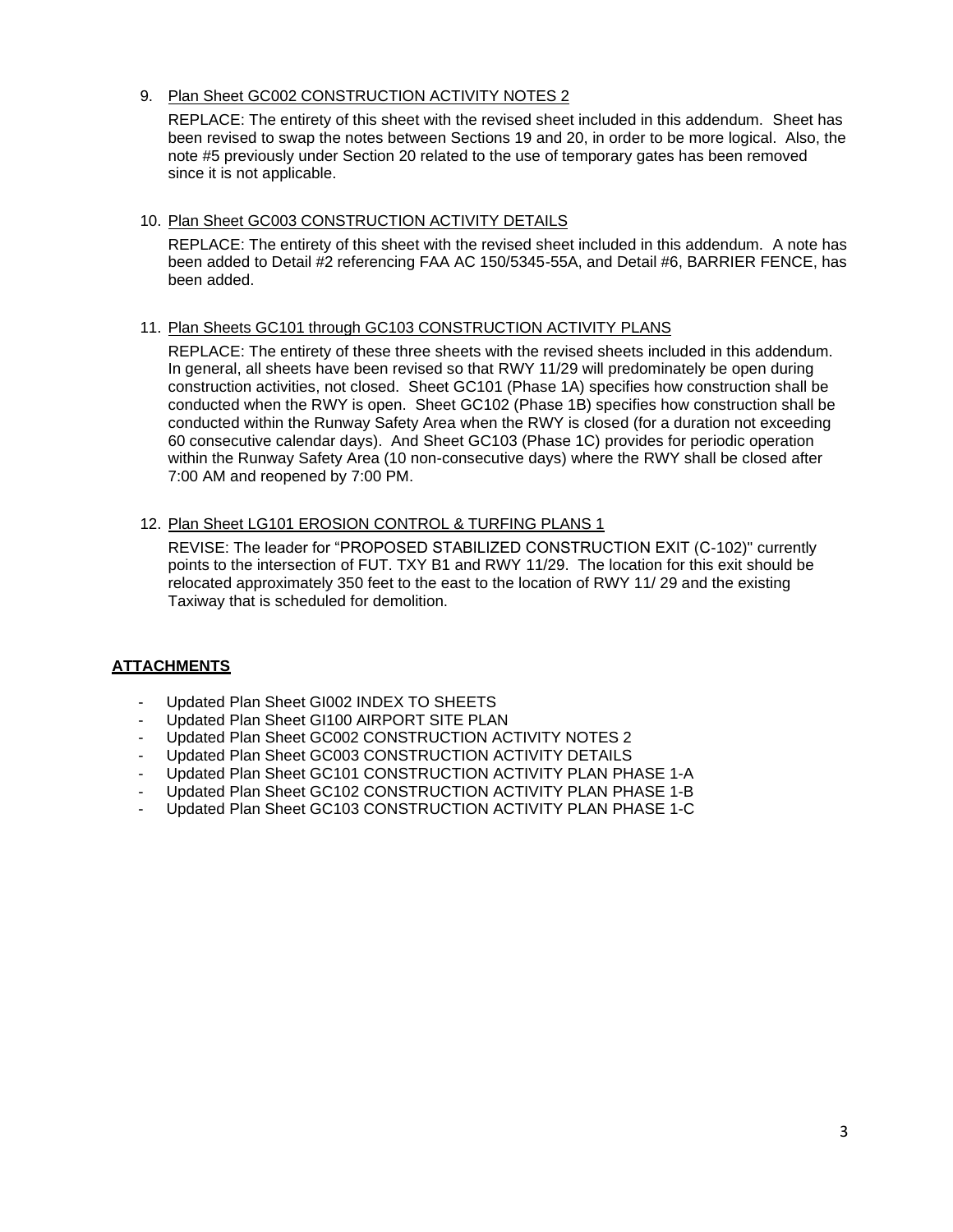# **ACKNOWLEDGEMENT**

### **OF ADDENDUM #2:**

To verify that all Contractors are in receipt of this addendum, Contractors are asked to sign and date this acknowledgement sheet. The Contractor should email **msewell@cmtengr.com** by June 28, 2022. This addendum must also be acknowledged on Page 21 of Volume 1 of the Contract (Bid) Documents. FAILURE TO DO SO MAY SUBJECT THE BIDDER TO DISQUALIFICATION.

To: Crawford, Murphy & Tilly, Inc. Attention: Michael Sewell – [msewell@cmtengr.com](mailto:msewell@cmtengr.com)

The undersigned acknowledges receipt of Addendum #2:

Date Received:\_\_\_\_\_\_\_\_\_\_\_\_\_\_\_\_\_\_\_\_\_\_\_\_\_\_\_\_\_\_\_\_\_

Received By: \_\_\_\_\_\_\_\_\_\_\_\_\_\_\_\_\_\_\_\_\_\_\_\_\_\_\_\_\_\_\_\_\_\_

Representing: \_\_\_\_\_\_\_\_\_\_\_\_\_\_\_\_\_\_\_\_\_\_\_\_\_\_\_\_\_\_\_\_\_\_

City & State: \_\_\_\_\_\_\_\_\_\_\_\_\_\_\_\_\_\_\_\_\_\_\_\_\_\_\_\_\_\_\_\_\_\_\_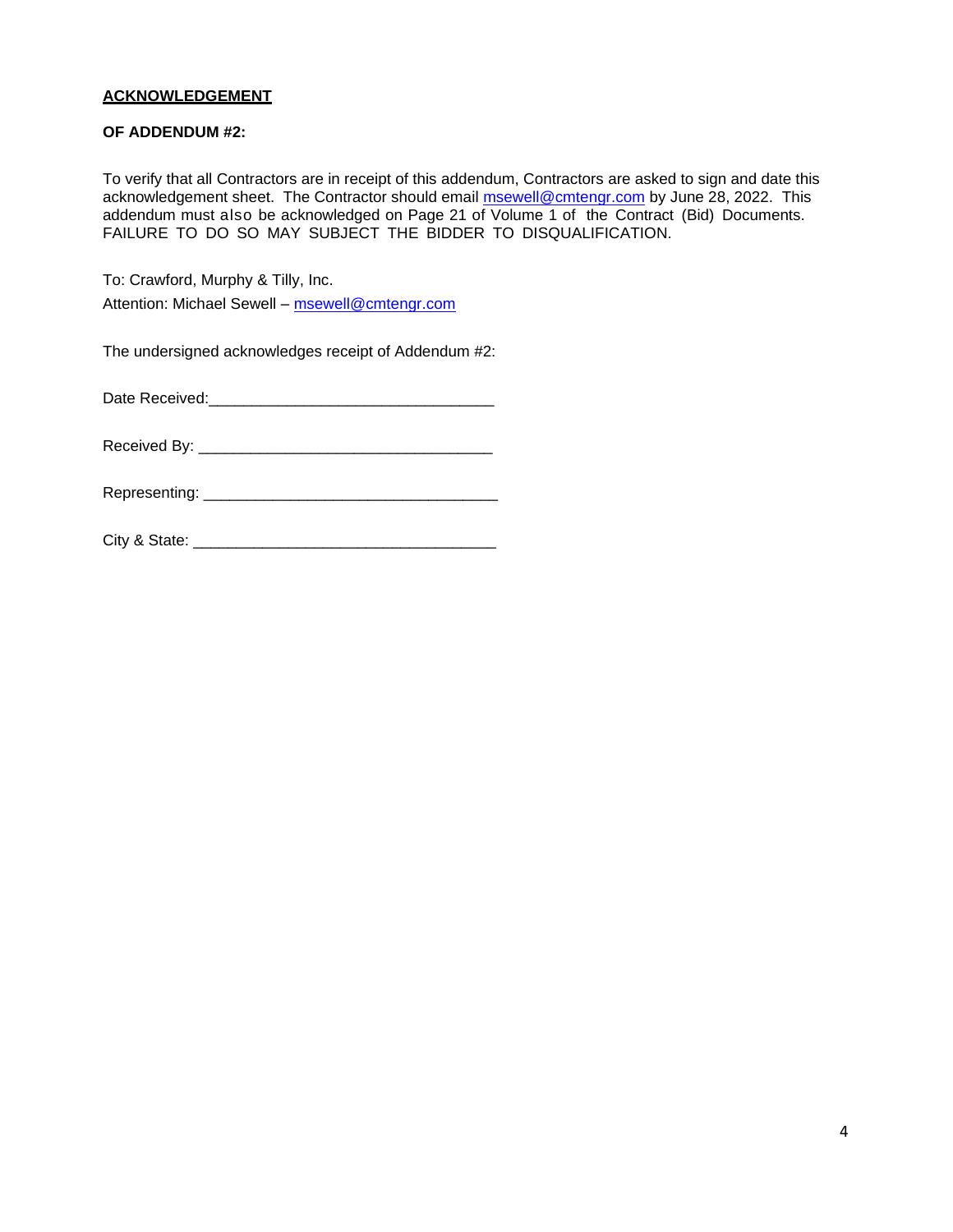| <b>Sheet List Table</b> |                       |                                             |  |  |
|-------------------------|-----------------------|---------------------------------------------|--|--|
|                         | Sheet No. Sheet Index | <b>Sheet Title</b>                          |  |  |
| 1                       | GI001                 | <b>COVER SHEET</b>                          |  |  |
| 2                       | GI002                 | <b>INDEX TO SHEETS</b>                      |  |  |
| 3                       | GI003                 | <b>SUMMARY OF QUANTITIES</b>                |  |  |
| 4                       | GI004                 | <b>EXISTING CONDITIONS LEGEND</b>           |  |  |
| 5                       | GI100                 | <b>AIRPORT SITE PLAN</b>                    |  |  |
| 6                       | GI200                 | ALIGNMENT INFORMATION                       |  |  |
| 7                       | GC001                 | CONSTRUCTION ACTIVITY NOTES 1               |  |  |
| 8                       | GC002                 | <b>CONSTRUCTION ACTIVITY NOTES 2</b>        |  |  |
| 9                       | GC003                 | CONSTRUCTION ACTIVITY DETAILS               |  |  |
| 10                      | GC101                 | CONSTRUCTION ACTIVITY PLAN PHASE 1-A        |  |  |
| 11                      | GC102                 | CONSTRUCTION ACTIVITY PLAN PHASE 1-B        |  |  |
| 12                      | GC103                 | CONSTRUCTION ACTIVITY PLAN PHASE 1-C        |  |  |
| 18                      | COOR1                 | EXISTING PAVEMENT REMOVAL PLAN              |  |  |
| 14                      | CD101                 | EXISTING CONDITIONS & REMOVALS 1            |  |  |
| 15                      | CD102                 | <b>EXISTING CONDITIONS &amp; REMOVALS 2</b> |  |  |
| 16                      | CD103                 | <b>EXISTING CONDITIONS &amp; REMOVALS 3</b> |  |  |
| 17                      | CD104                 | <b>EXISTING CONDITIONS &amp; REMOVALS 4</b> |  |  |
| 18                      | CP100                 | PROPOSED MILLINGS ROAD                      |  |  |
| 19                      | CP101                 | PROPOSED GEOMETRY 1                         |  |  |
| 20                      | CP102                 | PROPOSED GEOMETRY 2                         |  |  |
| 21                      | CP201                 | PLAN & PROFILE - TXY B                      |  |  |
| 22                      | CP202                 | PLAN & PROFILE - TXY B1 & TXY B2            |  |  |
| 23                      | CP203                 | PLAN & PROFILE - TXY H1 & TXY H2            |  |  |
| 24                      | CP204                 | PLAN & PROFILE - INTERIOR TAXILANES         |  |  |
| 25                      | CP301                 | <b>TYPICAL SECTIONS 1</b>                   |  |  |
| 26                      | CP302                 | <b>TYPICAL SECTIONS 2</b>                   |  |  |
| 27                      | CG101                 | <b>GRADING &amp; DRAINAGE PLAN 1</b>        |  |  |
| 28                      | CG102                 | <b>GRADING &amp; DRAINAGE PLAN 2</b>        |  |  |
| 29                      | CG103                 | UNDERDRAIN PLAN                             |  |  |
| 30                      | CG201                 | STORM SEWER PROFILE 1                       |  |  |
| 31                      | CG202                 | STORM SEWER PROFILE 2                       |  |  |
| 32                      | CG203                 | STORM SEWER PROFILE 3                       |  |  |
| 33                      | CG204                 | STORM SEWER PROFILE 4                       |  |  |
| 34                      | CG205                 | STORM SEWER PROFILE 5                       |  |  |
| 35                      | <b>CU501</b>          | UNDERDRAIN DETAILS                          |  |  |
| 36                      | <b>CU502</b>          | 3' INLET DETAIL                             |  |  |
| 37                      | CU503                 | 5' INLET DETAIL 1                           |  |  |
| 38                      | <b>CU504</b>          | 5' INLET DETAIL 2                           |  |  |
| 39                      | <b>CU505</b>          | 6' INLET DETAIL 1                           |  |  |
| 40                      | <b>CU506</b>          | 6' INLET DETAIL 2                           |  |  |
| 41                      | <b>CU507</b>          | <b>FLARED END SECTION DETAIL</b>            |  |  |

| <b>Sheet List Table</b> |                      |                                              |  |  |  |
|-------------------------|----------------------|----------------------------------------------|--|--|--|
|                         | heet No. Sheet Index | <b>Sheet Title</b>                           |  |  |  |
| 42                      | <b>CU508</b>         | STORM SEWER SCHEDULES                        |  |  |  |
| 43                      | LG101                | EROSION CONTROL & TURFING PLANS 1            |  |  |  |
| 44                      | LG102                | <b>EROSION CONTROL &amp; TURFING PLANS 2</b> |  |  |  |
| 45                      | LG501                | EROSION CONTROL & EMBANKEMT DETAILS          |  |  |  |
| 46                      | EL101                | ELECTRICAL PLAN 1                            |  |  |  |
| 47                      | EL102                | ELECTRICAL PLAN 2                            |  |  |  |
| 48                      | EL501                | ELECTRICAL DETAIL 1                          |  |  |  |
| 49                      | EL502                | ELECTRICAL DETAIL 2                          |  |  |  |
| 50                      | EL503                | ELECTRICAL DETAIL 3                          |  |  |  |
| 51                      | EL504                | ELECTRICAL DETAIL 4                          |  |  |  |
| 52                      | CG600                | <b>CROSS SECTION INDEX</b>                   |  |  |  |
| 53                      | CG601                | SUMMARY OF EARTHWORK QUANTITIES              |  |  |  |
| 54                      | CG601                | TXY B SECTION 1                              |  |  |  |
| 55                      | CG602                | TXY B SECTION 2                              |  |  |  |
| 56                      | CG603                | TXY B SECTION 3                              |  |  |  |
| 57                      | CG604                | TXY B SECTION 4                              |  |  |  |
| 58                      | CG605                | TXY B SECTION 5                              |  |  |  |
| 59                      | CG606                | TXY B SECTION 6                              |  |  |  |
| 60                      | CG607                | TXY B SECTION 7                              |  |  |  |
| 61                      | CG608                | TXY B SECTION 8                              |  |  |  |
| 62                      | CG609                | <b>TXY B SECTION9</b>                        |  |  |  |
| 63                      | CG610                | TXY B1 CROSS SECTIONS 1                      |  |  |  |
| 64                      | CG611                | TXY B1 CROSS SECTIONS 2                      |  |  |  |
| 65                      | CG612                | TAXIWAY B2 CROSS SECTIONS                    |  |  |  |
| 66                      | CG613                | TAXIWAY H1 CROSS SECTION 1                   |  |  |  |
| 67                      | CG614                | TAXIWAY H1 CROSS SECTION 2                   |  |  |  |
| 68                      | CG615                | <b>TAXIWAY H1 CROSS SECTION 3</b>            |  |  |  |
| 69                      | CG616                | TAXIWAY H1 CROSS SECTION 4                   |  |  |  |
| 70                      | CG617                | TAXIWAY H1 CROSS SECTION 5                   |  |  |  |
| 71                      | CG618                | TAXIWAY H2 CROSS SECTION 1                   |  |  |  |
| 72                      | CG619                | TAXIWAY H2 CROSS SECTION 2                   |  |  |  |
| 73                      | CG620                | TAXIWAY H2 CROSS SECTION 3                   |  |  |  |
| 74                      | CG621                | TAXIWAY H2 CROSS SECTION 4                   |  |  |  |
| 75                      | CG622                | TAXIWAY H2 CROSS SECTION 5                   |  |  |  |
| 76                      | CG623                | TAXIWAY H2 CROSS SECTION 6                   |  |  |  |
| 77                      | CG624                | <b>VEH. PARKING SECTION 1</b>                |  |  |  |
| 78                      | CG625                | <b>VEH. PARKING SECTION 2</b>                |  |  |  |
| 79                      | CG626                | SW BASIN SECTION 1                           |  |  |  |
| 80                      | CG627                | SW BASIN SECTION 2                           |  |  |  |
| 81                      | CG628                | SW BASIN SECTION 3                           |  |  |  |
| 82                      | CG629                | SW BASIN SECTION 4                           |  |  |  |

| <b>Sheet List Table</b> |                      |                      |  |  |
|-------------------------|----------------------|----------------------|--|--|
|                         | าeet No. Sheet Index | <b>Sheet Title</b>   |  |  |
| 83                      | CG630                | SW BASIN SECTION 5   |  |  |
| 84                      | CG631                | SW BASIN SECTION 6   |  |  |
| 85                      | CG632                | SW BASIN SECTION 7   |  |  |
| 86                      | CG633                | SW BASIN SECTION 8   |  |  |
| 87                      | CG634                | SW BASIN SECTION 9   |  |  |
| $\Omega$                | CCERE                | CIM RACIN CECTION 10 |  |  |



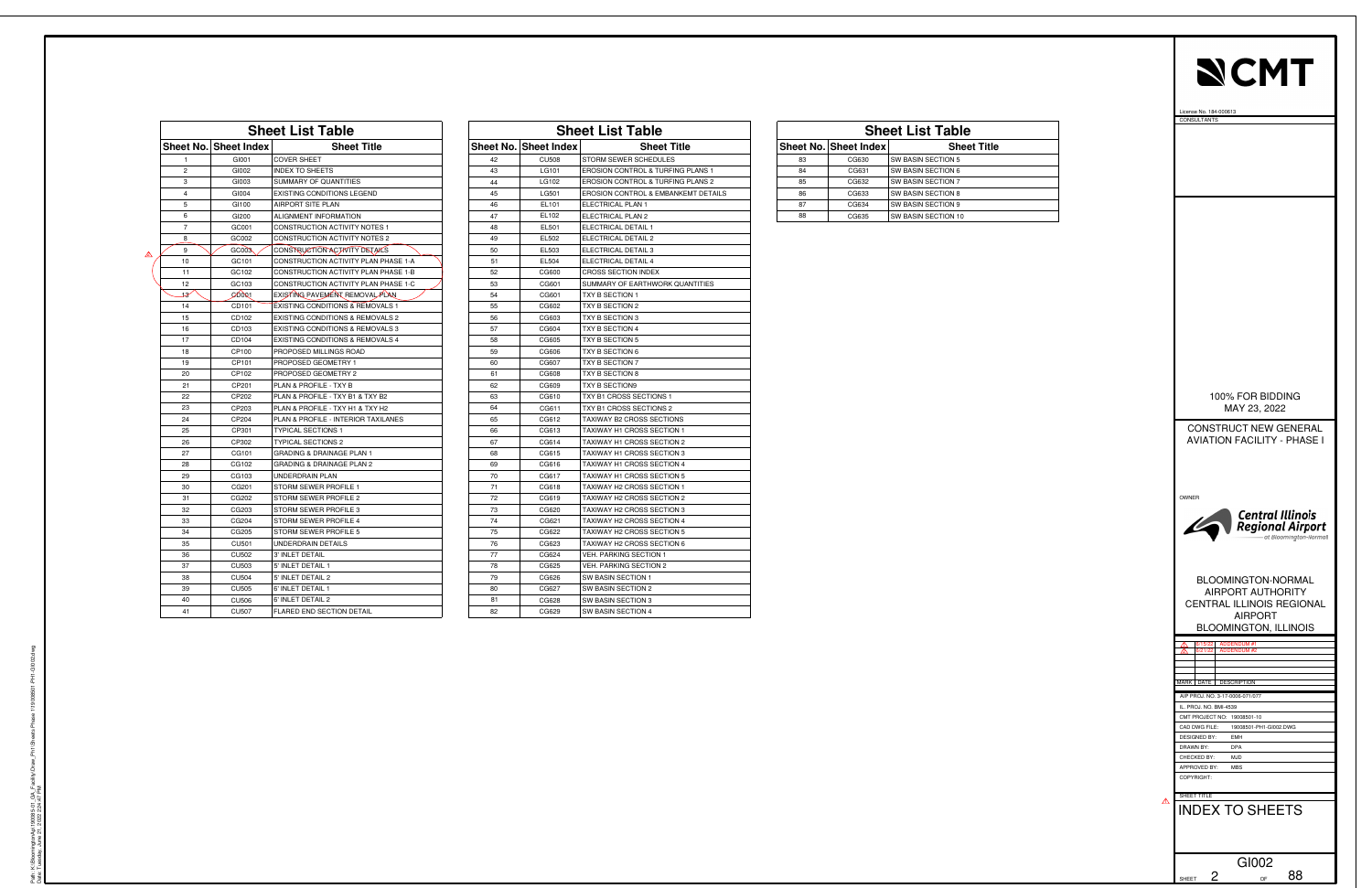<span id="page-5-0"></span>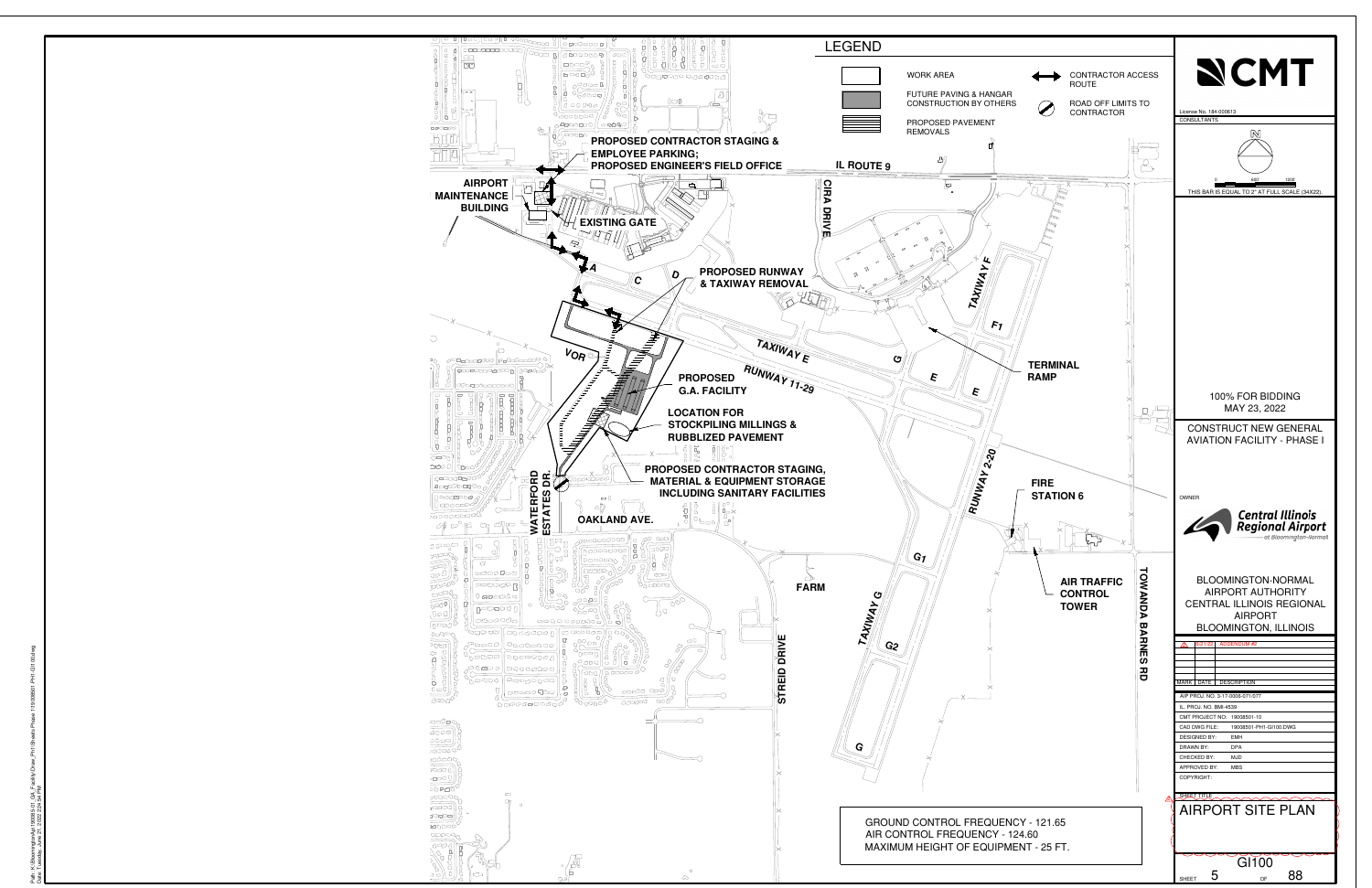



<span id="page-6-0"></span>

| 16. HAZARD MARKING & LIGHTING<br>THE CONTRACTOR SHALL FURNISH, ERECT, AND MAINTAIN<br>$\overline{1}$ .<br>MARKINGS AND ASSOCIATED LIGHTING OF OPEN TRENCHES,                                                                                                                                                                                                                                | 20. AIRPORT SECURITY REQUIREMENTS (CONT'D)<br>THE CONTRACTOR WILL BE RESPONSIBLE FOR MAINTAINING<br>3.<br>AIRPORT SECURITY BY SUPERVISING OPENINGS OR MAINTAINING                                                                                                                                                                                                                                                                                |                                                                                                                                       |                                                                                                                                     |
|---------------------------------------------------------------------------------------------------------------------------------------------------------------------------------------------------------------------------------------------------------------------------------------------------------------------------------------------------------------------------------------------|--------------------------------------------------------------------------------------------------------------------------------------------------------------------------------------------------------------------------------------------------------------------------------------------------------------------------------------------------------------------------------------------------------------------------------------------------|---------------------------------------------------------------------------------------------------------------------------------------|-------------------------------------------------------------------------------------------------------------------------------------|
| EXCAVATIONS, TEMPORARY STOCKPILES, AND CONSTRUCTION<br>EQUIPMENT.<br>ALL CONSTRUCTION EQUIPMENT SHALL BE FLAGGED AND/OR<br>2.<br>LIGHTED IN ACCORDANCE WITH FAA ADVISORY CIRCULAR<br>150/5370-2G AND 150/5210-5D (OR LATEST) AT ALL TIMES WHILE<br>OPFRATING ON AIRPORT PROPERTY. THE MAXIMUM FOUIPMENT<br>HEIGHT IS 25'.<br>BARRICADES SHALL BE PLACED AT THE LOCATIONS SHOWN IN THE<br>3. | THE AIRPORT PERIMETER FENCE LINE AT ALL TIMES.<br>THE CONTRACTOR SHALL COMPLETE A SECURITY FORM FOR ALL<br>4.<br>PERSONNEL HE PROPOSES TO USE ON THE AIRPORT. THESE<br>FORMS SHALL BE COMPLETED PRIOR TO THAT PERSON BEING<br>ALLOWED ON THE AIRFIELD. A LIST OF PERSONNEL AUTHORIZED<br>TO WORK ON THE AIRFIELD SHALL BE PROVIDED TO THE RESIDENT<br>ENGINEER BY THE CONTRACTOR.<br>AS A MINIMUM, THE CONTRACTOR SHALL BE RESPONSIBLE FOR<br>6. | <b>ACTIVE OR CLOSED RUNWAY</b>                                                                                                        | <b>NCMT</b><br>License No. 184-000613<br><b>CONSULTANTS</b>                                                                         |
| PLANS OR AS DIRECTED BY THE AIRPORT.<br>THE CONTRACTOR SHALL INSPECT THE BARRICADES ONCE<br>4.<br>DURING EACH WORK DAY TO INSURE PROPER PLACEMENT AND<br>PROPER OPERATION OF THE LIGHTS AND FLAG PLACEMENT.                                                                                                                                                                                 | SECURITY DURING CONSTRUCTION AS FOLLOWS:<br>a. POSSESS A COPY OF THE AIRPORT'S PROJECT SECURITY<br>PLAN.<br>b. VISIBLY DELINEATE HIS CONSTRUCTION ZONE BY PLACING A                                                                                                                                                                                                                                                                              | <b>TAXIWAY</b><br><b>CLOSURE</b>                                                                                                      |                                                                                                                                     |
| 17. LIGHTING FOR NIGHTTIME CONSTRUCTION<br>$\overline{1}$ .<br>THE CONTRACTOR SHALL PROVIDE ADEQUATE LIGHTING DURING<br>NIGHTTIME CONSTRUCTION.                                                                                                                                                                                                                                             | LINE OF BARRICADES OR FLAGGING AROUND THE ENTIRE<br>WORK ZONE DURING FACH PHASE OF THE CONTRACT.<br>c. COMPLY WITH THE AIRPORT'S SECURITY PLAN ASSOCIATED<br>WITH THE CONSTRUCTION PROJECT AND ENSURE THAT                                                                                                                                                                                                                                       | <b>MARKER</b><br>- RSA<br><u>XXXXXXXXXXX</u> X                                                                                        |                                                                                                                                     |
| 2.<br>ARTIFICIAL AREA LIGHTING SHALL CONSIST OF VEHICLE OR POLE<br>MOUNTED FLOODLIGHTS OF SUFFICIENT NUMBER TO ILLUMINATE<br>THE WORK AREA. VEHICLE HEADLIGHTS WILL ONLY BE ALLOWED IN<br>ADDITION TO THE AREA LIGHTING.                                                                                                                                                                    | CONSTRUCTION PERSONNEL ARE FAMILIAR WITH SECURITY<br>PROCEDURES AND REGULATIONS ON THE AIRPORT.<br>d. ENSURE THAT NO CONSTRUCTION EMPLOYEES, EMPLOYEES<br>OF SUBCONTRACTORS OR SUPPLIERS, OR OTHER PERSONS<br>ENTER ANY PART OF THE AIRCRAFT OPERATIONS AREA                                                                                                                                                                                     | <b>CLOSED TAXIWAY</b><br><b>BEAM BARRICADES</b><br>PLACED AT RSA & TSA                                                                |                                                                                                                                     |
| 3.<br>ARTIFICIAL AREA LIGHTING SHALL NOT INTERFERE WITH AIR<br>TRAFFIC OR ATCT OPERATIONS.<br>PLACEMENT & AIMING OF ARTIFICIAL LIGHTING SHALL BE<br>4.<br>APPROVED BY THE AIRPORT PRIOR TO START OF OPERATIONS.                                                                                                                                                                             | FROM CONSTRUCTION SITE UNLESS AUTHORIZED.<br>e. THE AIRPORT MAY REQUIRE THAT ALL SECURITY GUARDS<br>UNDERGO ADDITIONAL TRAINING NECESSARY TO MEET THE<br>AIRPORT'S SECURITY NEEDS.                                                                                                                                                                                                                                                               | <b>XXXXXXXXXXXX</b><br><b>CLOSED CONNECTING TAXIWAY DETAIL</b>                                                                        |                                                                                                                                     |
| 18. PROTECTION OF AREAS & SURFACES                                                                                                                                                                                                                                                                                                                                                          | f. THE CONTRACTOR SHALL BE REQUIRED TO MAINTAIN<br>SECURITY ON THE AIRPORT AS SPECIFIED OR AS DIRECTED<br>BY THE AIRPORT.                                                                                                                                                                                                                                                                                                                        |                                                                                                                                       |                                                                                                                                     |
| ALL WORK REQUIRED INSIDE OF THE RUNWAY 2-20 OR 11-29<br>$\overline{1}$ .<br>SAFETY AREAS, WHICH EXTENDS 250' FROM THE RUNWAY<br>CENTERLINE, WILL REQUIRE THE RUNWAY TO BE CLOSED. THE<br>CONTRACTOR SHALL COORDINATE WITH THE AIRPORT A MINIMUM<br>OF 72 HOURS PRIOR TO THE REQUESTED CLOSURE TIME.                                                                                         | g. THE CONTRACTOR'S SUPERINTENDENT, FOREMAN,<br>SECURITY GUARDS, AND ANY SUPERVISORY PERSONNEL IN<br>CHARGE OF OTHER WORKERS SHALL OBTAIN AN AIRPORT<br>AUTHORITY SECURITY BADGE AND DISPLAY THIS BADGE<br>WHILE ON SITE IN ACCORDANCE WITH FAA AND TSA                                                                                                                                                                                          |                                                                                                                                       | 100% FOR BIDDING<br>MAY 23, 2022                                                                                                    |
| ALL WORK REQUIRED ON AN ACTIVE TAXIWAY OR INSIDE OF AN<br>2.<br>ACTIVE TAXIWAY OBJECT FREE AREA, WHICH EXTENDS 130' FROM<br>THE TAXIWAY CENTERLINE, WILL REQUIRE THE TAXIWAY TO BE<br>CLOSED. THE CONTRACTOR SHALL COORDINATE WITH THE<br>AIRPORT A MINIMUM OF 72 HOURS PRIOR TO THE REQUESTED<br><b>CLOSURE TIME.</b>                                                                      | REGULATIONS. CONTRACTOR PERSONNEL WITH BADGES<br>SHALL BE DIRECTLY RESPONSIBLE FOR THE IDENTITY AND<br>LOCATION OF THOSE THEY ARE SUPERVISING WHILE ON THE<br>AIRFIELD.<br>h. TO OBTAIN AIRPORT SECURITY BADGES, CONTRACTORS                                                                                                                                                                                                                     |                                                                                                                                       | <b>CONSTRUCT NEW GENERAL</b><br><b>AVIATION FACILITY - PHASE I</b>                                                                  |
| ALL WORK REQUIRED ON AN ACTIVE TAXILANE OBJECT FREE AREA,<br>3.<br>WHICH EXTENDS 113' FROM THE TAXILANE/APRON CENTERLINE,<br>WILL REQUIRE A PORTION OF THAT APRON TO BE CLOSED. THE<br>CONTRACTOR SHALL COORDINATE WITH THE AIRPORT A MINIMUM<br>OF 72 HOURS PRIOR TO THE REQUESTED CLOSURE TIME.                                                                                           | MUST COMPLETE A CRIMINAL HISTORY RECORDS CHECK<br>TWO WEEKS PRIOR TO EMPLOYEES BEING ALLOWED<br>ACCESS TO THE SITE. THE TWO-WEEK PERIOD IS<br>NECESSARY FOR AN ADEQUATE TIME OF PROCESSING<br>FINGERPRINTS FOR COMPLETING THE CRIMINAL HISTORY<br>CHECK. THE CONTRACTOR IS REQUIRED TO DEPOSIT A \$200<br>FEE TO THE AIRPORT PER BADGE. WHICH IS 80%                                                                                             | <b>IDOT TYPE I BARRICADES</b><br>PLACED AT TOFA BOUNDARY<br><b>BEAM BARRICADES</b><br>PLACED AT TSA BOUNDARY<br><b>CLOSED TAXIWAY</b> | OWNER<br>Central Illinois<br>Regional Airport                                                                                       |
| 19. OTHER LIMITATIONS OF CONSTRUCTION<br>IF, DURING CONSTRUCTION, AN EMERGENCY IS DECLARED BY THE<br>1.<br>AIRPORT, THE CONTRACTOR SHALL IMMEDIATELY CLEAR THE<br>PAVEMENT OF ALL VEHICLES, PERSONNEL AND EQUIPMENT.                                                                                                                                                                        | REFUNDABLE AFTER EACH BADGE IS RETURNED. THE<br>AIRPORT MUST RECEIVE THIS FEE/DEPOSIT PRIOR TO<br>CONDUCTING ANY OF THE SECURITY BADGE ISSUE<br>PROCESS. THE CONTRACTOR IS REQUIRED TO CONTACT<br>THE AIRPORT AT LEAST THREE CALENDAR DAYS PRIOR TO<br>SCHEDULING FINGERPRINTING AND BADGE TRAINING.<br>TRAINING LASTS APPROXIMATELY TWO HOURS AND CAN BE                                                                                        | CLOSED<br>TAXIWAY<br><b>XXXXXXXXXXXX</b><br>$\rightarrow$ OFA BOUNDARY $\_$                                                           |                                                                                                                                     |
| BROKEN CONCRETE, BROKEN ASPHALT, RUBBISH FROM DEMO,<br>2.<br>AND OTHER MISCELLANEOUS DEBRIS SHALL BE DISPOSED OF OFF<br>AIRPORT PROPERTY, UNLESS OTHERWISE SPECIFIED.<br>THE CONTRACTOR SHALL BE RESPONSIBLE FOR MEGGAR TESTING<br>3.                                                                                                                                                       | CONDUCTED INDIVIDUALLY OR WITH A GROUP.<br>f. THE CONTRACTOR WILL DESIGNATE A MINIMUM OF ONE                                                                                                                                                                                                                                                                                                                                                     | <b>XXXXXXXXXXXX</b><br><b>TSA</b><br>- TSA BOUNDARY -                                                                                 | <b>BLOOMINGTON-NORMAL</b><br>AIRPORT AUTHORITY<br><b>CENTRAL ILLINOIS REGIONAL</b>                                                  |
| ALL EXISTING CIRCUITS PRIOR TO CONSTRUCTION AND<br>FOLLOWING CONSTRUCTION AS SPECIFIED IN THE<br>SPECIFICATIONS.                                                                                                                                                                                                                                                                            | INDIVIDUAL TO BE THE 24-HOUR POINT OF CONTACT AND<br>ASSUME ALL ON-SITE SECURITY RESPONSIBILITIES FOR ALL<br>EMPLOYEES DURING THE PROJECT. THIS INDIVIDUAL SHALL<br>PROVIDE THE AIRPORT A 24-HOUR CONTACT FOR<br>EMERGENCY PURPOSES. THIS INDIVIDUAL WILL ALSO BE                                                                                                                                                                                |                                                                                                                                       | <b>AIRPORT</b><br><b>BLOOMINGTON, ILLINOIS</b><br><b>ADDENDUM #2</b>                                                                |
| 20. AIRPORT SECURITY REQUIREMENTS<br>MAINTAINING THE SECURITY REQUIREMENTS OF THE AIRPORT<br>SHALL BE A PRIMARY CONCERN FOR THE CONTRACTOR.                                                                                                                                                                                                                                                 | REQUIRED TO HAVE AVAILABLE AND PRESENT UPON<br>REQUEST AT ANY TIME; A COPY OF THE TRANSPORTATION<br>SECURITY ADMINISTRATION (TSA) APPROVED CHANGE OF<br>CONDITION DURING THE PROJECT.                                                                                                                                                                                                                                                            | <b>ACTIVE TAXIWAY</b>                                                                                                                 | <b>MARK DATE DESCRIPTION</b>                                                                                                        |
| A LIST OF PERSONNEL AUTHORIZED TO WORK ON THE AIRFIELD<br>2.<br>SHALL BE PROVIDED TO THE RESIDENT ENGINEER BY THE<br>CONTRACTOR. THE SUPERINTENDENT AND FOREMAN THAT ARE<br>ISSUED BADGES SHALL BE DIRECTLY RESPONSIBLE FOR THE<br>IDENTITY AND LOCATION OF THOSE THEY ARE SUPERVISING WHILE                                                                                                |                                                                                                                                                                                                                                                                                                                                                                                                                                                  |                                                                                                                                       | AIP PROJ. NO. 3-17-0006-071/077<br>IL. PROJ. NO. BMI-4539<br>CMT PROJECT NO: 19008501-10<br>19008501-PH1-GC000.DWG<br>CAD DWG FILE: |
| ON THE AIRFIELD. BADGES SHALL BE RETURNED TO THE AIRPORT AT<br>THE FINAL INSPECTION OR WHEN THE PERSON IS NO LONGER<br>EMPLOYED BY THE CONTRACTOR. THE CONTRACTOR WILL PAY A<br>FEE OF \$200.00 WITHIN 15 DAYS FOR EACH ACCESS BADGE THAT IS<br>LOST, DESTROYED, STOLEN, OR NOT RETURNED AT THE FINAL                                                                                       |                                                                                                                                                                                                                                                                                                                                                                                                                                                  | CLOSED TAXIWAY TO ACTIVE TAXIWAY DETAIL<br>$\left 4\right\rangle$<br>N.T.S.                                                           | <b>DESIGNED BY:</b><br>EMH<br>DRAWN BY:<br><b>DPA</b><br><b>MJD</b><br>CHECKED BY:<br>APPROVED BY:<br>MBS<br>COPYRIGHT:             |
| INSPECTION.                                                                                                                                                                                                                                                                                                                                                                                 |                                                                                                                                                                                                                                                                                                                                                                                                                                                  |                                                                                                                                       | SHEET TITLE<br><b>CONSTRUCTION</b>                                                                                                  |
|                                                                                                                                                                                                                                                                                                                                                                                             |                                                                                                                                                                                                                                                                                                                                                                                                                                                  |                                                                                                                                       | <b>ACTIVITY NOTES 2</b>                                                                                                             |

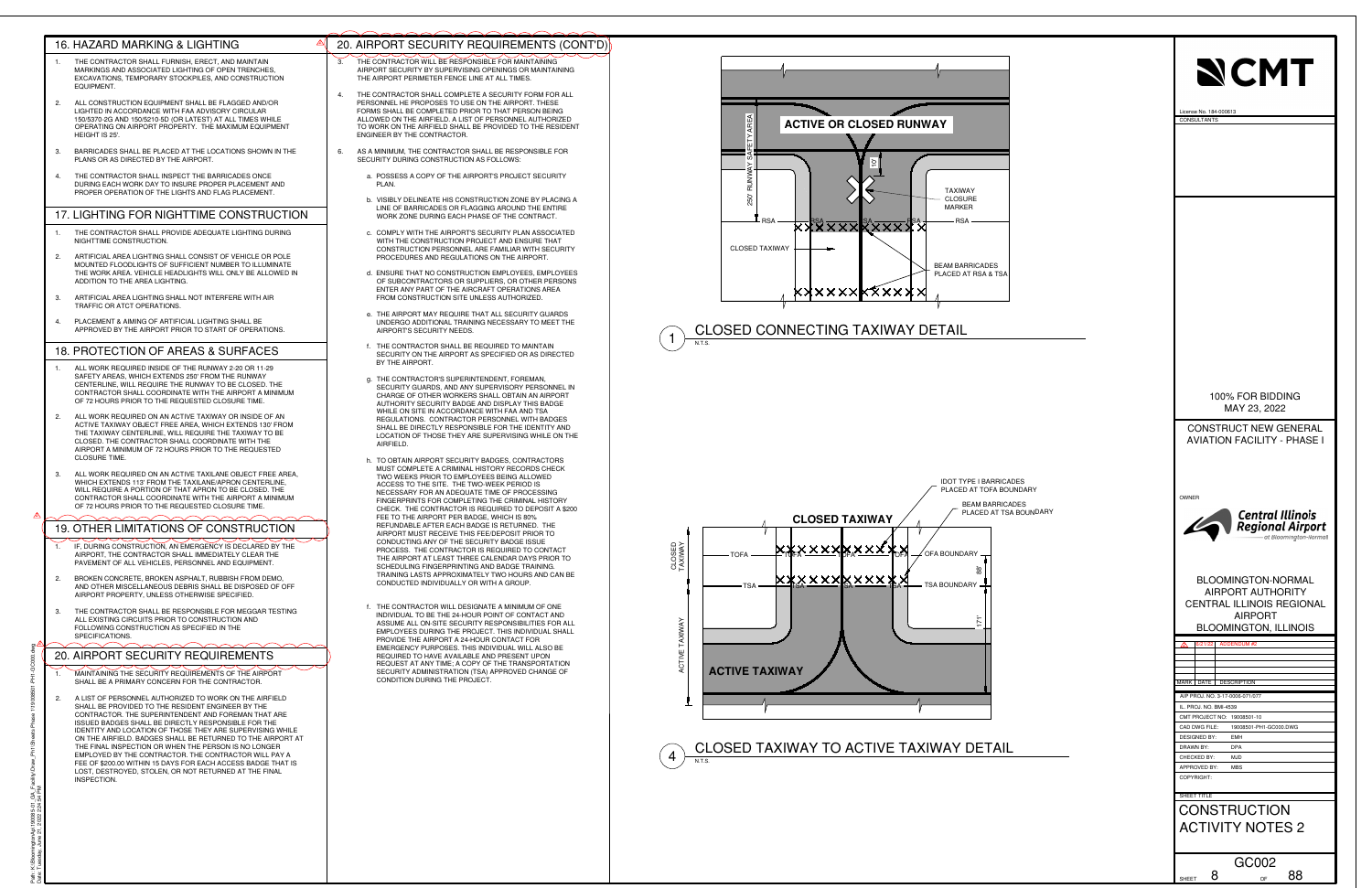<span id="page-7-0"></span>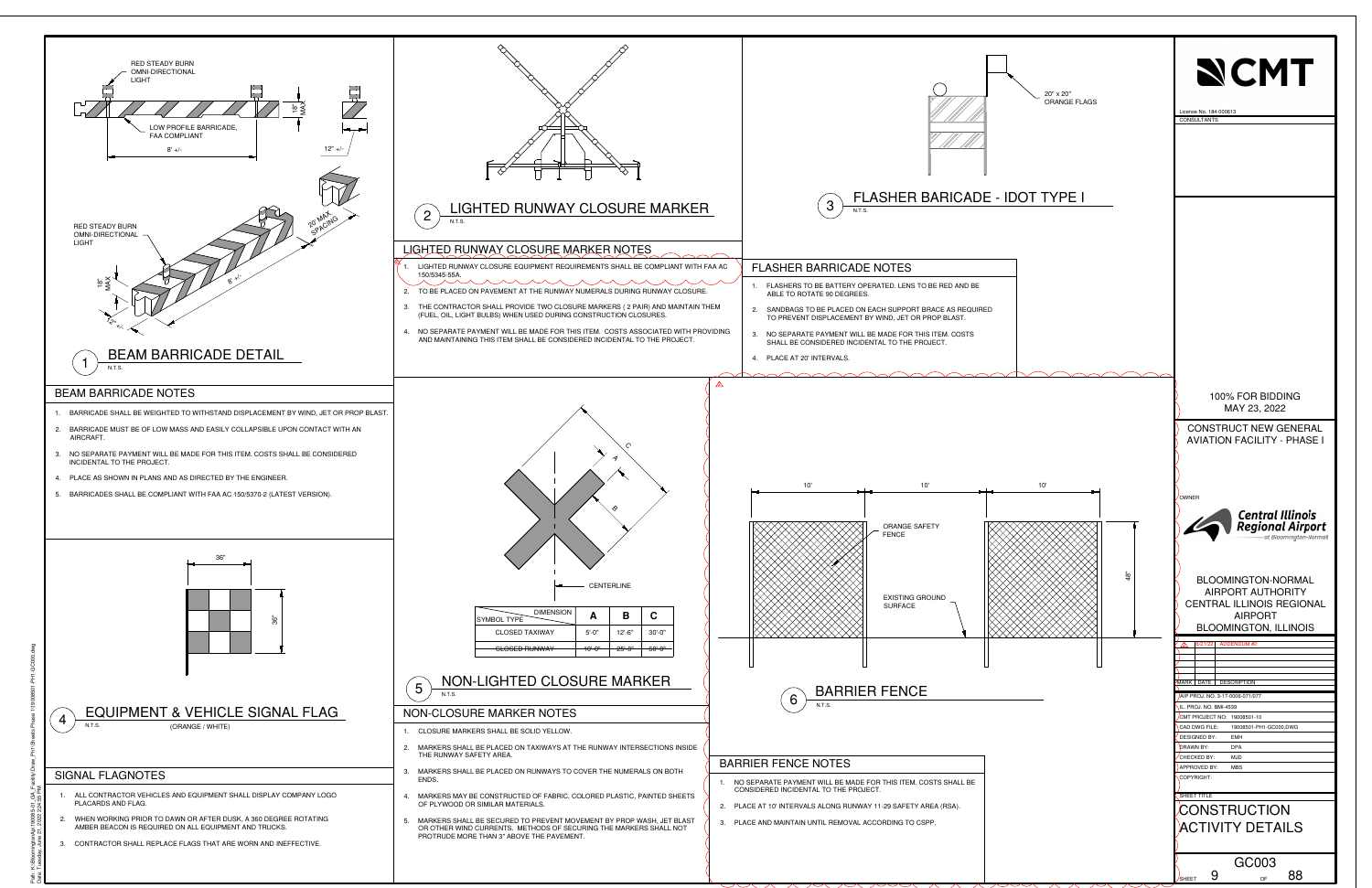<span id="page-8-0"></span>

- 
- 
- 
- 
- 
- 
- 
- 

|    | <b>PHASE 1A</b>                          |
|----|------------------------------------------|
| 29 | <b>OPEN</b>                              |
|    | CLOSED BETWEEN T/W F<br><b>AND APRON</b> |
|    | OPFN                                     |
|    | OPFN                                     |
|    | <b>OPEN</b>                              |



- 
- 
- 
- 
- 
- 
- 
- 
- 
-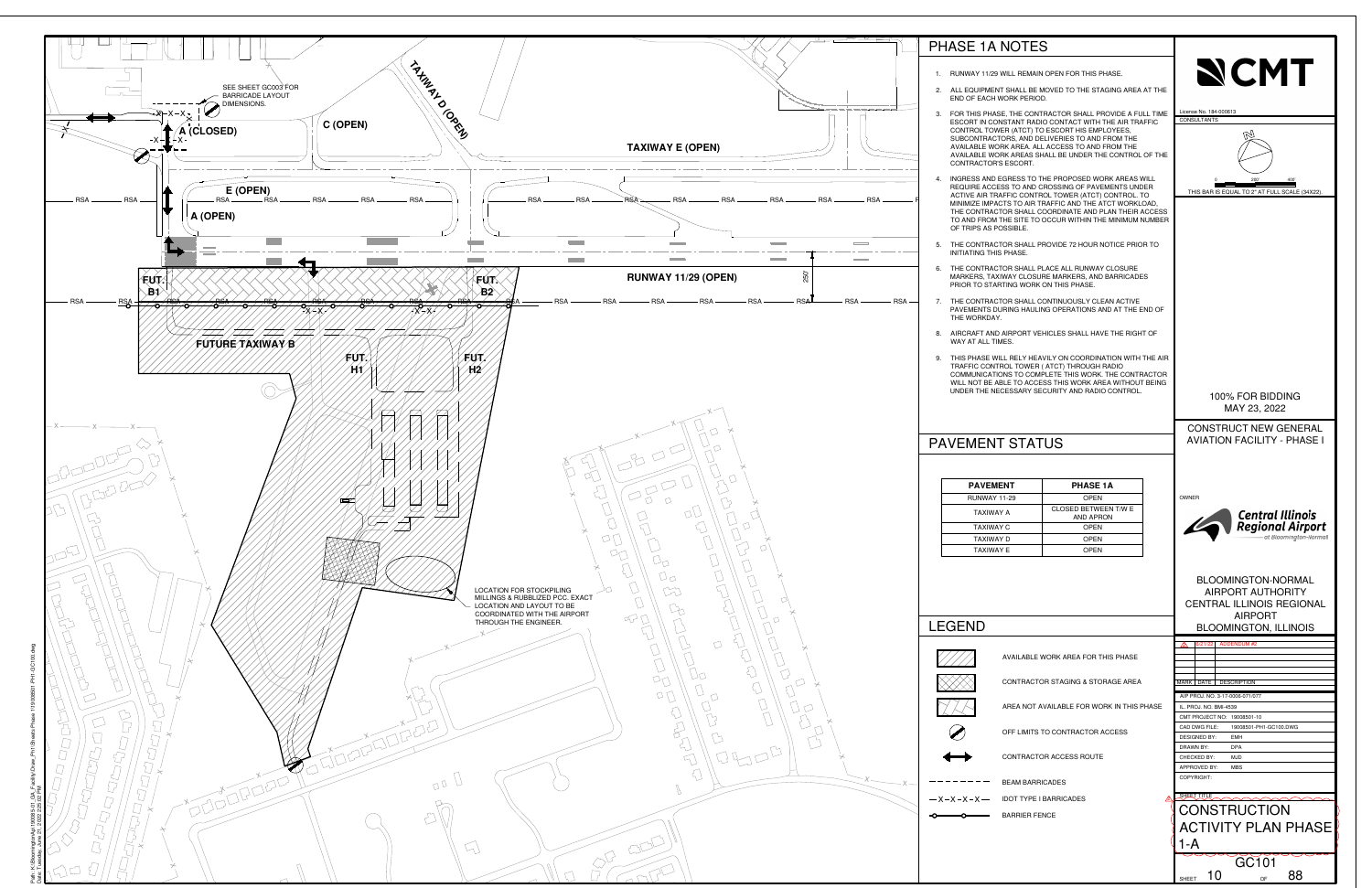<span id="page-9-0"></span>

- 
- 
- 
- 
- 
- 
- 
-